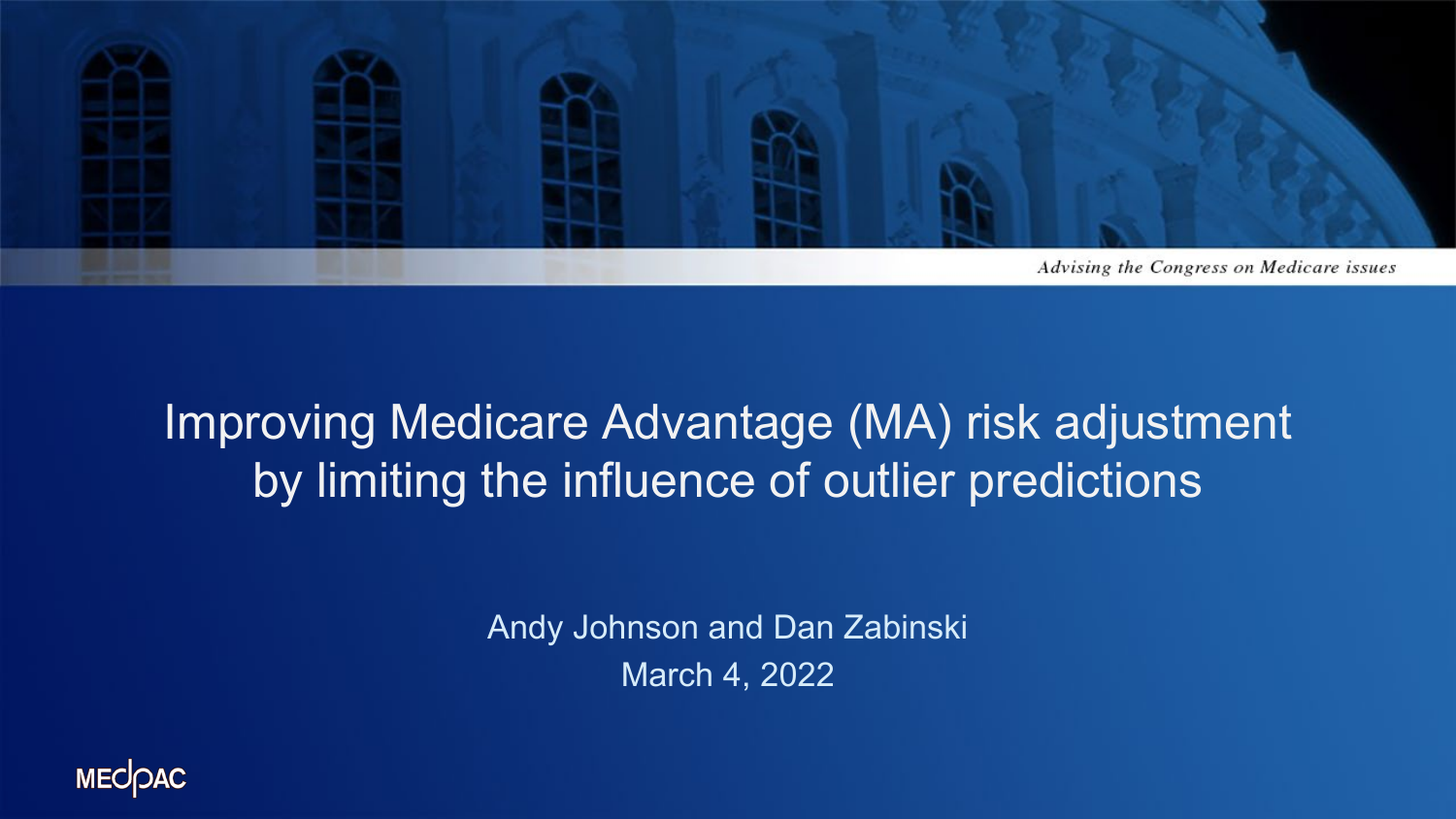#### Presentation overview

- **October 2021: Presented modification to MA risk adjustment** that improves payment accuracy by limiting influence of large prediction errors
- Today: Revisit model improvements from October 2021 with addition of sensitivity analysis
- **This analysis will be in the June 2022 report**

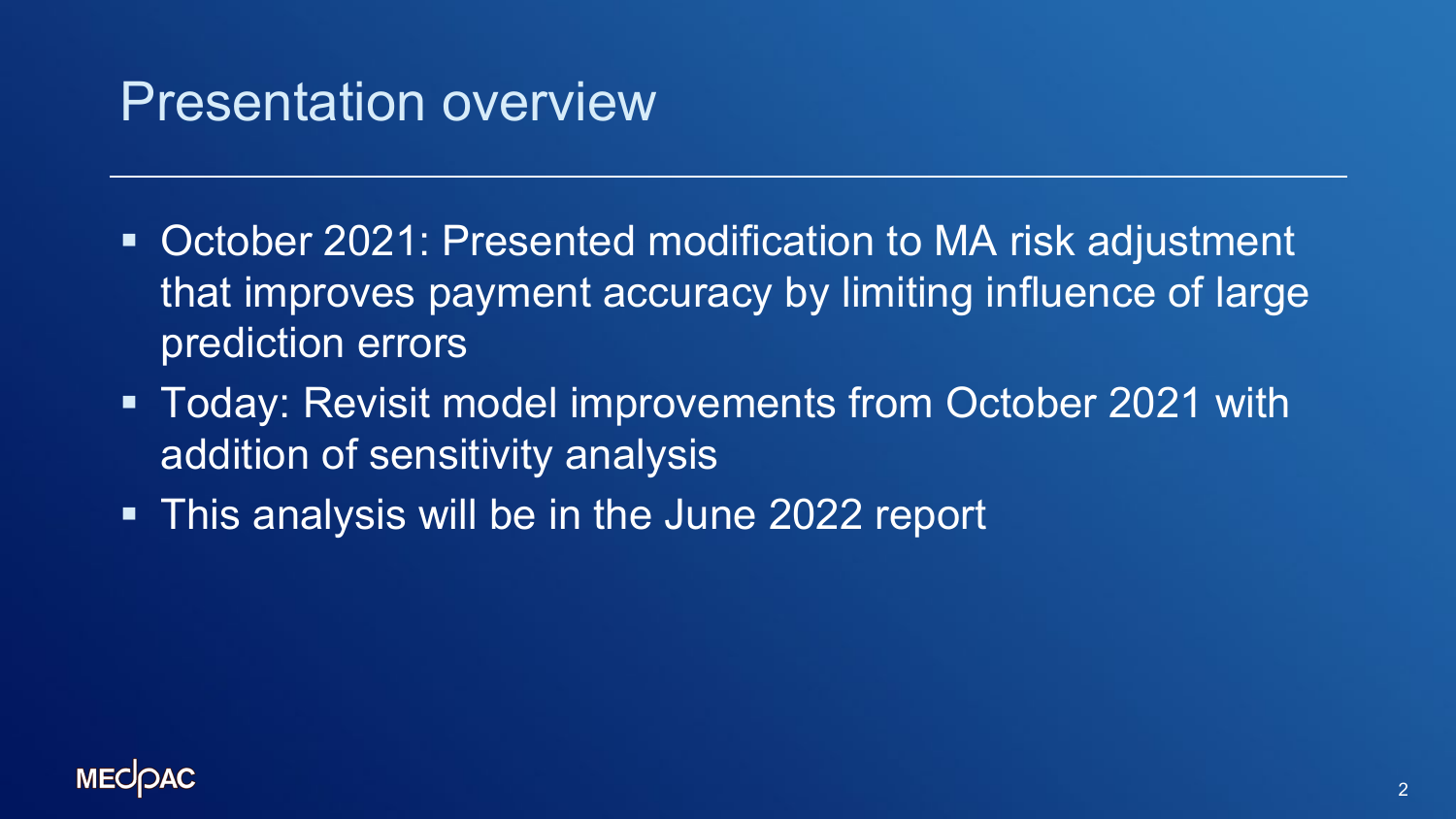# Medicare payments to MA plans are risk adjusted

- Medicare pays MA plans a capitated rate for each enrollee
	- Base payment amount × beneficiary-specific risk score
- CMS uses risk scores from CMS–HCC model to adjust payments
	- **Increase payments for beneficiaries expected to be more costly**
	- Decrease payments for beneficiaries expected to be less costly
- **Risk scores are based on** 
	- Demographic characteristics
- Prior year diagnoses grouped into hierarchical condition categories (HCCs) **MECIOAC**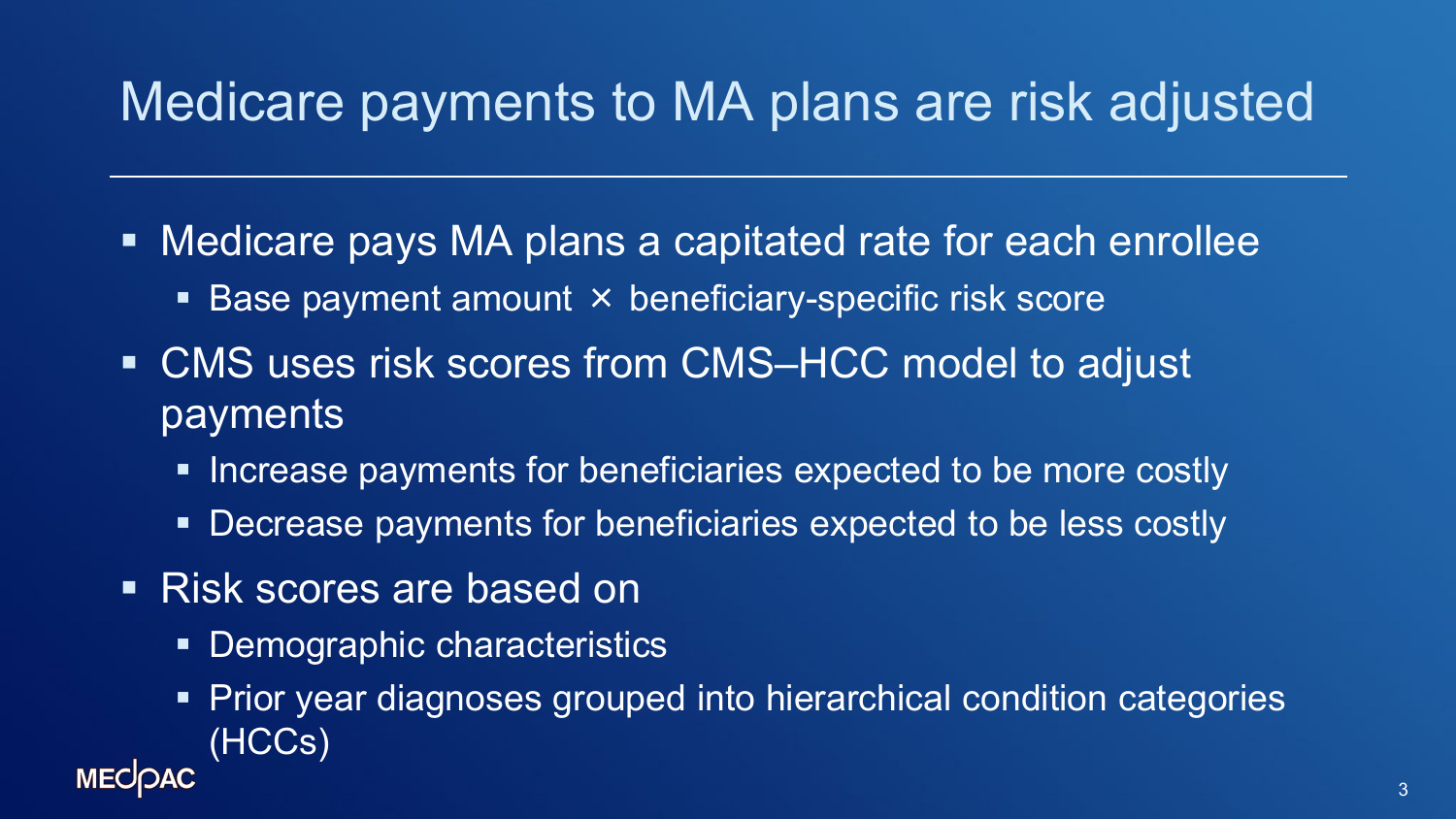# Model estimation determines size of coefficients (representing associated costs)

- Each demographic and HCC variable has a coefficient in the CMS–HCC model that represents the expected cost of the variable
	- **Beneficiary risk score: Sum of relevant coefficients**
- Coefficient values: Determined from regression that distributes beneficiary costs to the relevant coefficients
	- CMS uses FFS data to estimate coefficients, which reflect average cost associated with the variable
- Risk scores are an index: Sum coefficient costs, then divide by average FFS spending; average risk score is 1.0 **MECOAC**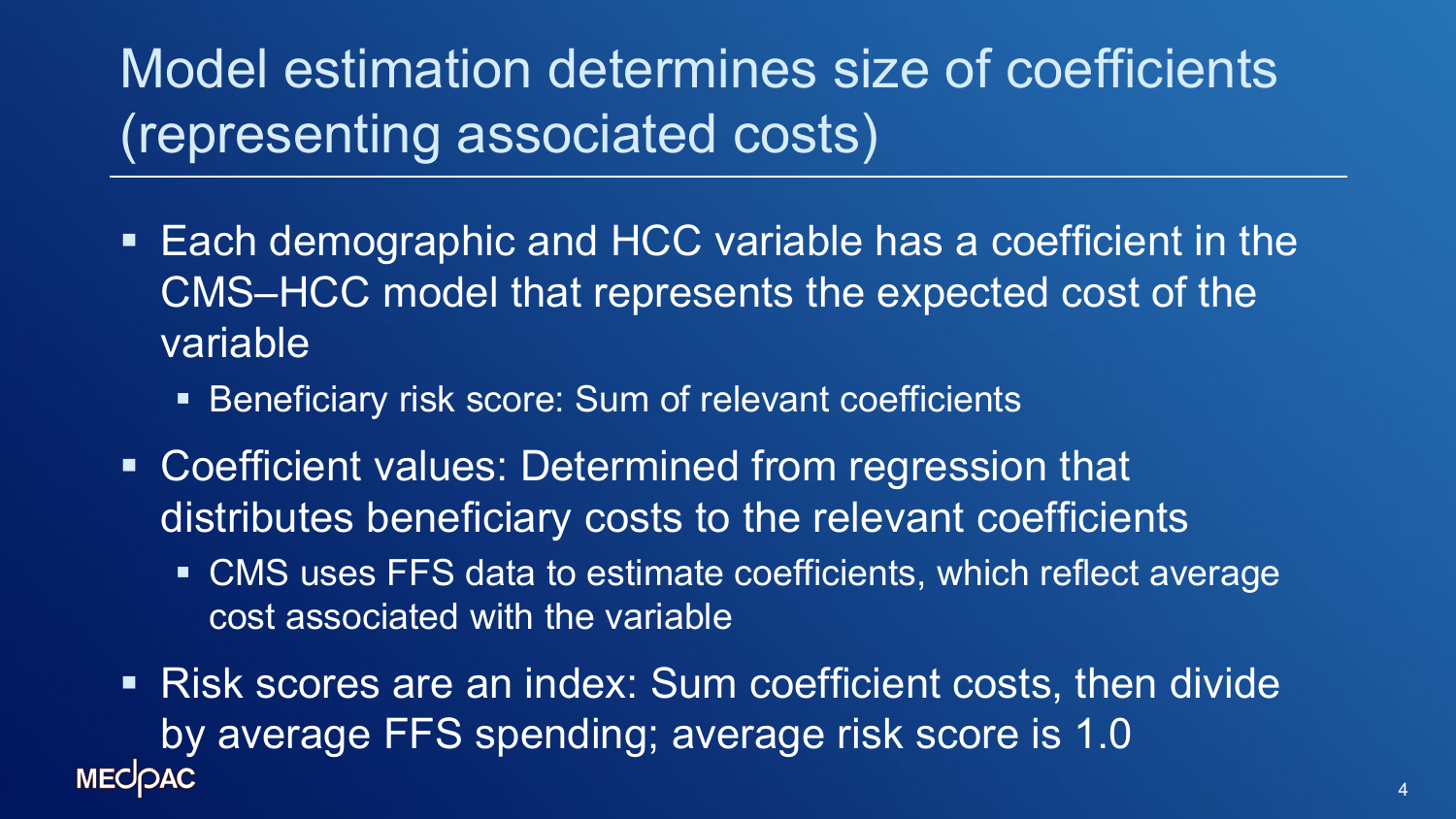### Risk adjustment accuracy

- **Purpose of risk adjustment: Predict costs accurately on** average for a group with similar attributes
	- CMS chooses demographic variables and HCCs based on ability to predict costs
	- **Example Share of costs are not predictable by commonly observed** information; much of cost variation cannot be explained
- Benefits of the modification we are presenting:
	- **Improves accuracy of payment to plans,**
	- **Increases payment equity among plans, and**
	- Counters incentives for plans to attract/retain beneficiaries that contribute to profits and avoid beneficiaries that contribute to losses

#### **MECOAC**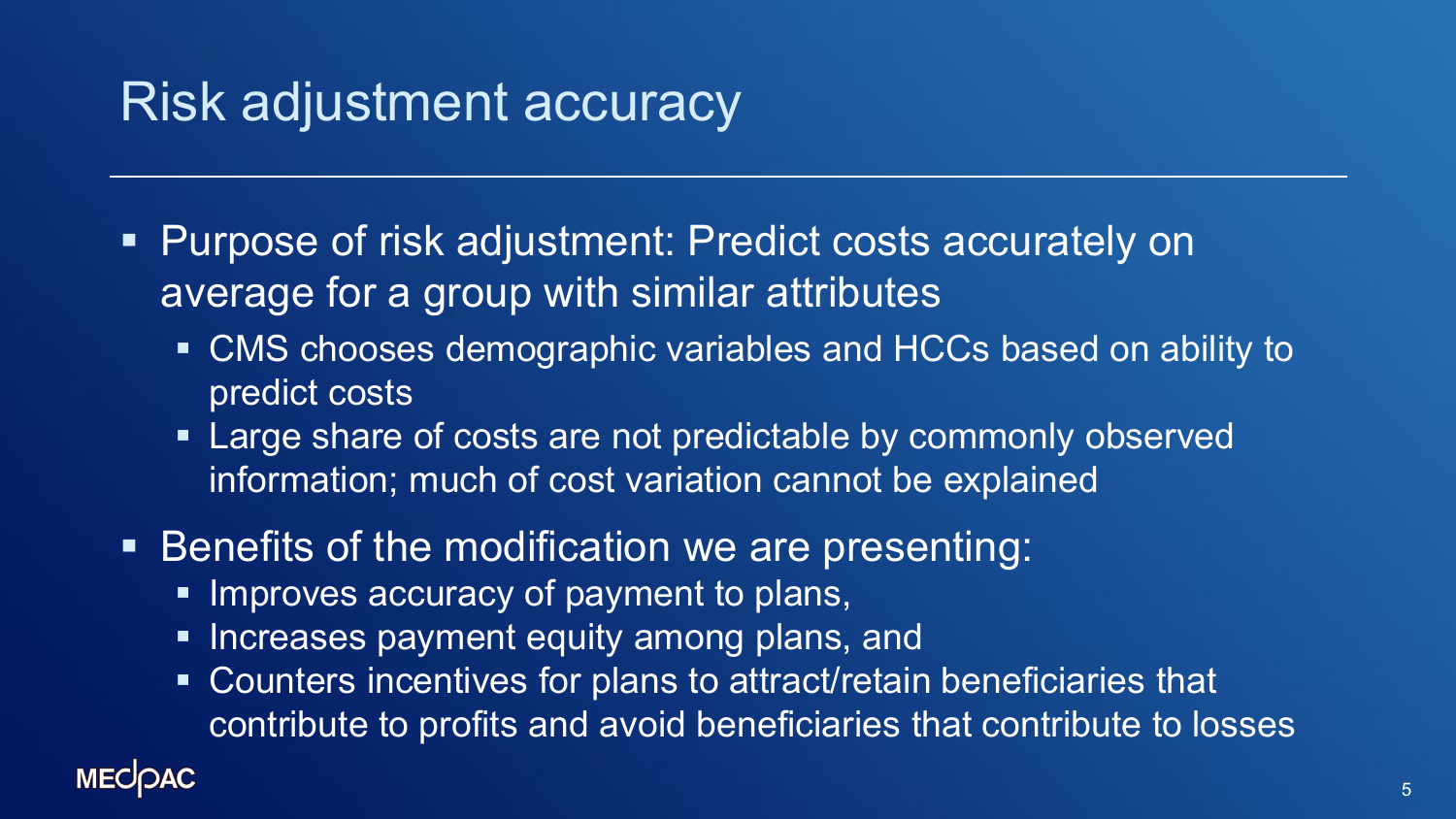# CMS has made several improvements to CMS– HCC model since 2007

- **Revised mapping of diagnosis codes to HCCs**
- Added and deleted HCCs
- **Added variables indicating the number of HCCs for each** beneficiary
- Stratified populations defined by institutional status, eligibility status (aged or disabled), and Medicaid status (full benefits, partial benefits, or no benefits)
	- CMS created distinct versions of the CMS–HCC model for seven populations defined by these characteristics

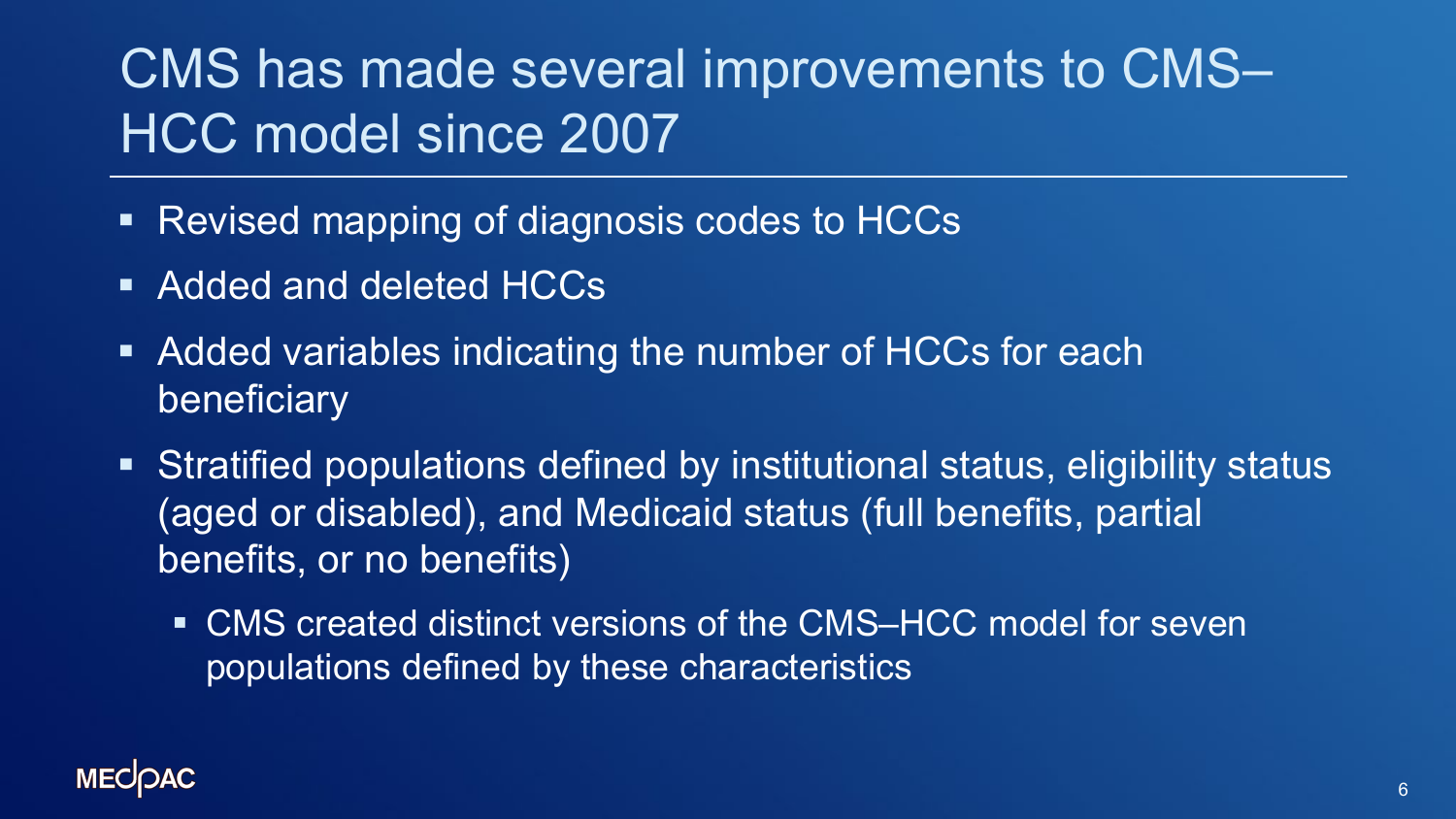# Modification to CMS–HCC model: Limit the influence of outliers

- Reinsurance and repayments: Redistribute plan payments from enrollees that are overpaid to enrollees that are underpaid
- Explicit reinsurance and repayments are not possible in MA due to insufficient cost data
- We evaluate a potential improvement to the model that limits the influence of outliers when estimating model coefficients
	- Method developed by McGuire, Schillo, and van Kleef<sup>1</sup>
	- Simulates reinsurance and repayments in model estimation
	- $\blacksquare$  We evaluate model accuracy overall (using  $R^2$  and Cummings prediction measures) and for certain groups of beneficiaries (predictive ratios)



<sup>1</sup> McGuire, T. G., S. Schillo, and R. C. van Kleef. 2020. Reinsurance, repayments, and risk adjustment in individual health insurance: Germany, The Netherlands and the U.S. Marketplaces. *American Journal of Health Economics 6*, no. 1 (Winter): 139- 168.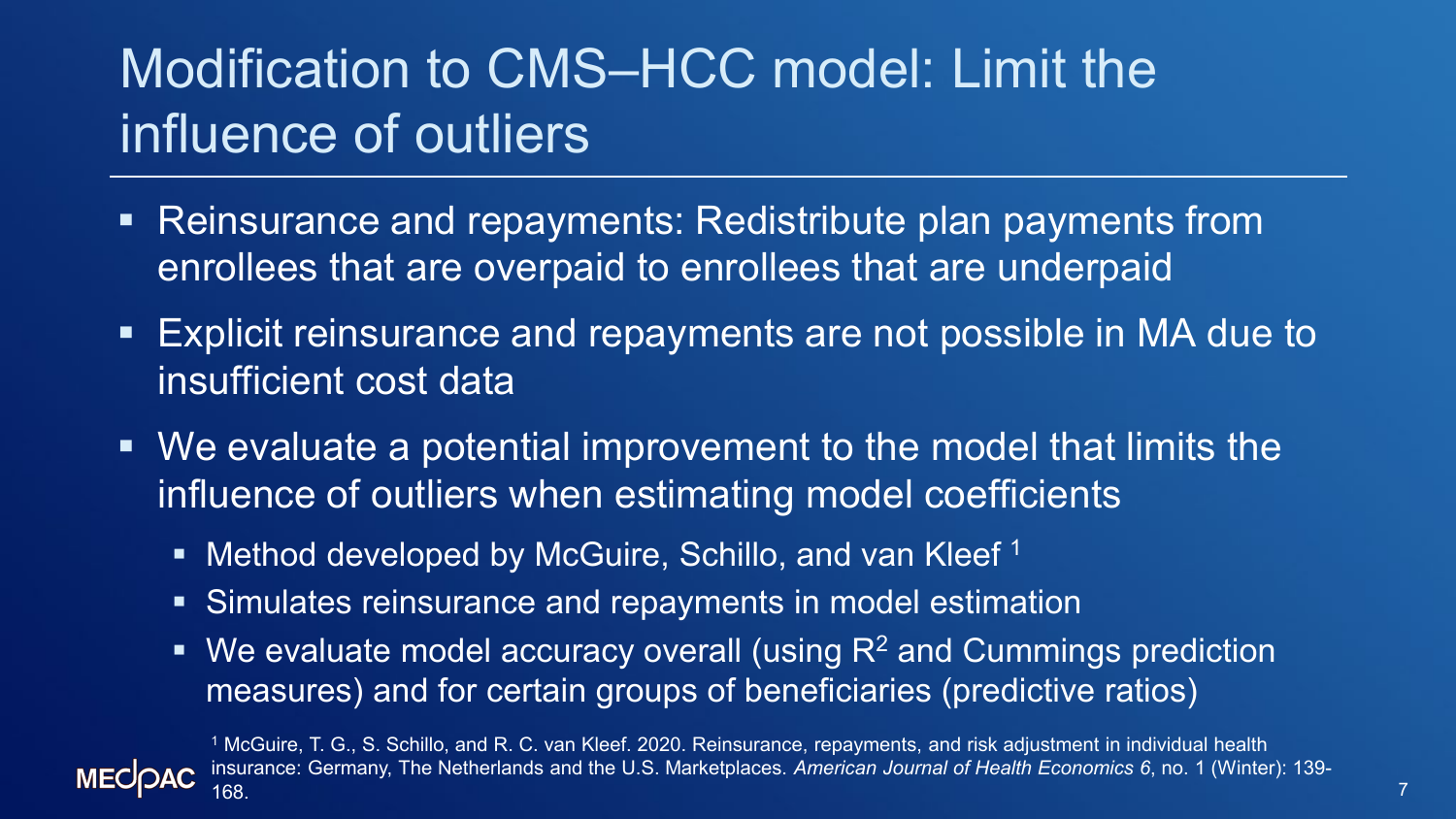## Benefits of this approach

- Improves the performance of CMS–HCC model
	- **Increases accuracy of MA payments by limiting influence of outliers** on HCC coefficients
- No additional burden on plans
	- No need to collect additional data
	- **Continue to use a risk adjustment method that is straightforward and** easy to understand (no black box)
	- No actual reinsurance or repayments

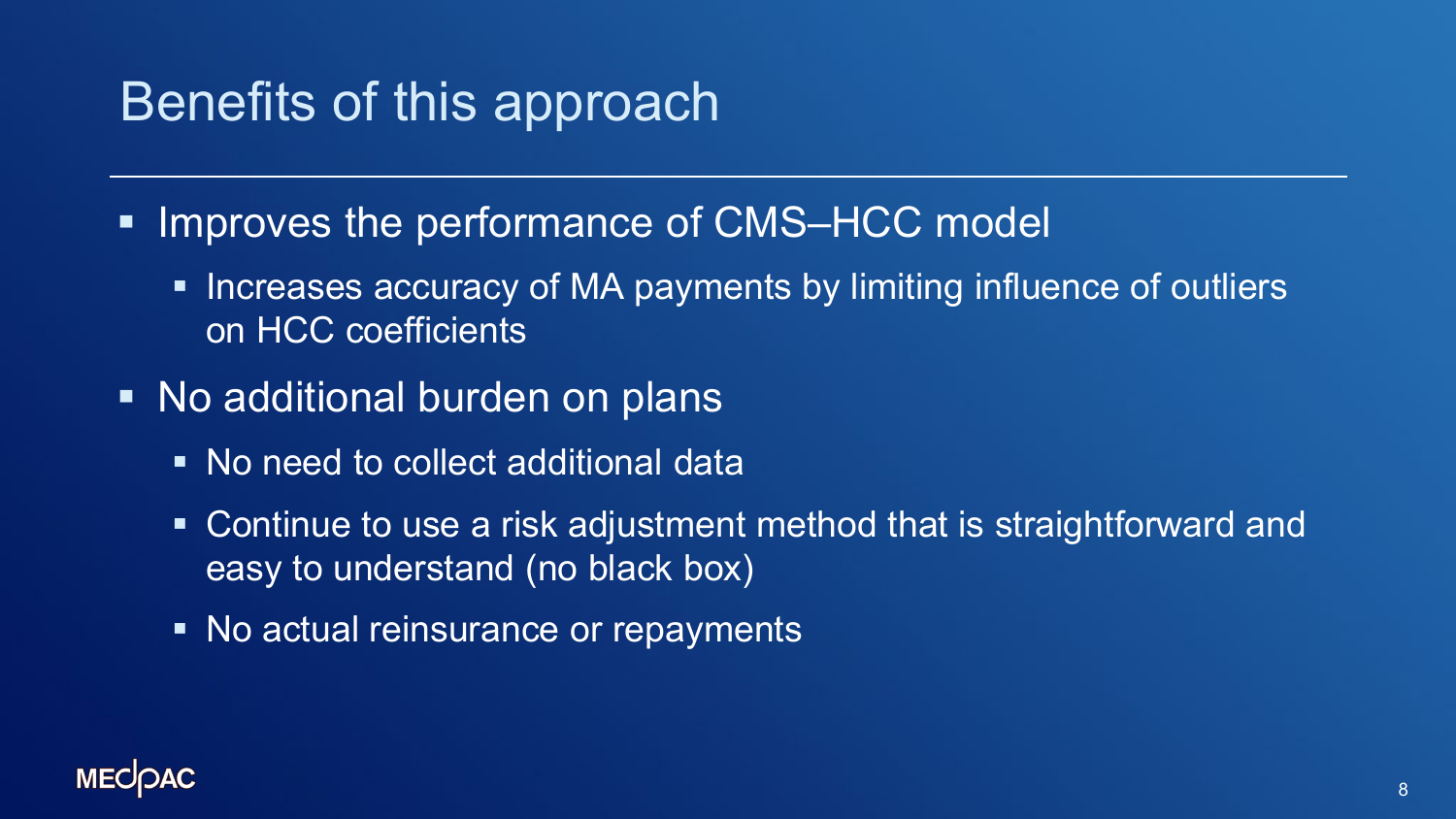#### Steps to limit outlier predictions

- 1. Estimate model coefficients using current CMS–HCC model
- 2. Predict costs for each beneficiary using coefficients from (1) and calculate *prediction error = predicted cost – actual cost*
- 3. Apply loss limit to individuals with largest underpredicted cost
	- Reduce actual cost data to satisfy loss limit (simulating reinsurance)
- 4. Apply gain limit to individuals with largest overpredicted cost
	- **Increase actual cost data to satisfy gain limit (simulating repayments)**
- 5. Use the new data set with redistributed FFS costs to reestimate CMS–HCC model coefficients to be used for payment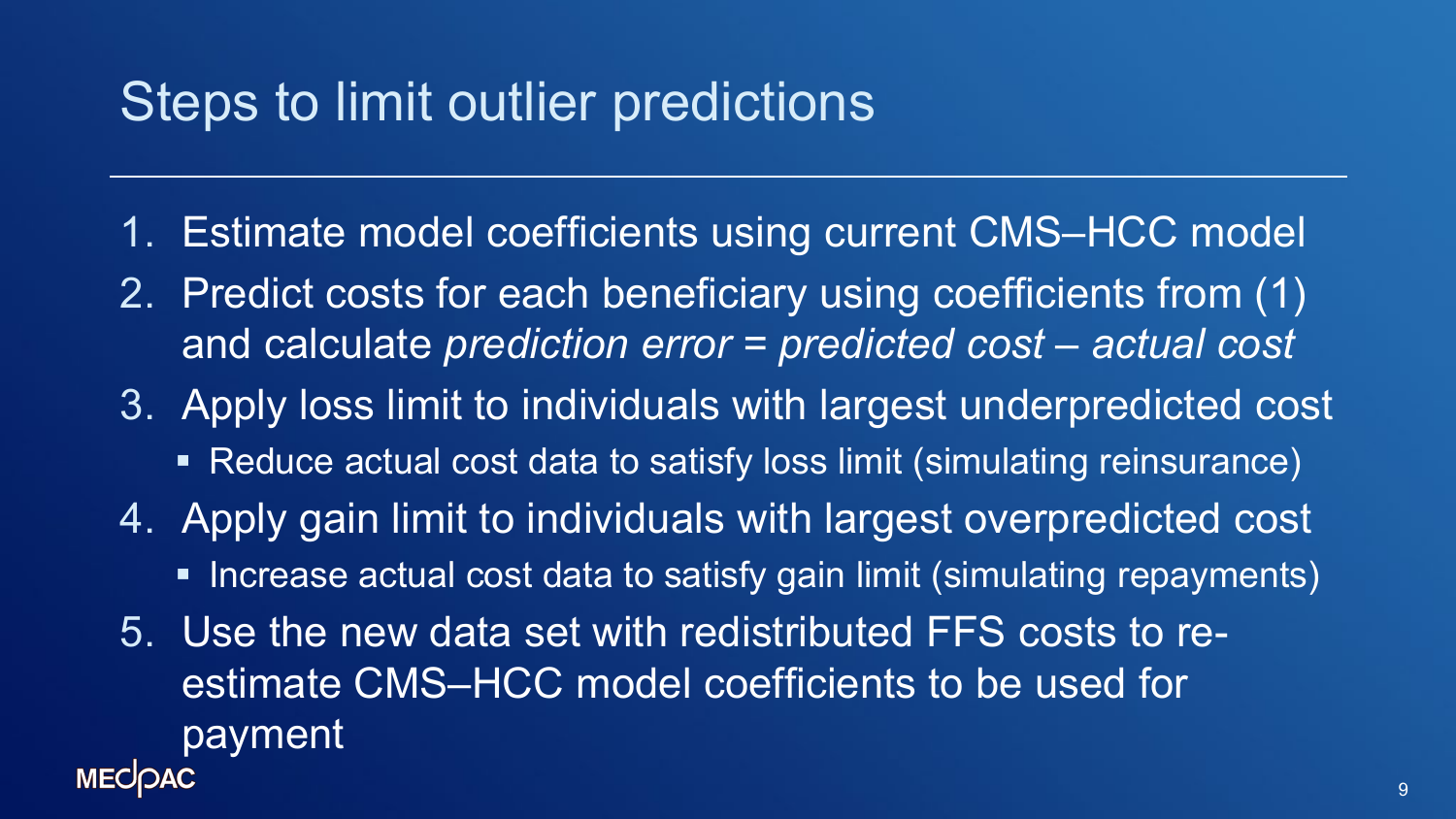## Identifying loss limit and gain limit

- Estimated standard CMS–HCC model using sample of 10.2 million FFS beneficiaries
- Used estimated model to calculate predicted costs and prediction errors (underpredictions and overpredictions)
- Used prediction errors to determine loss and gain limits; set these limits so that
	- **Decrease in actual costs by simulated reinsurance is 2% of total costs**
	- **Increase in actual costs by simulated repayment is 2% of total costs**
	- Under  $2\%$  simulation: Loss limit =  $$106,500$ ; Gain limit =  $$25,300$

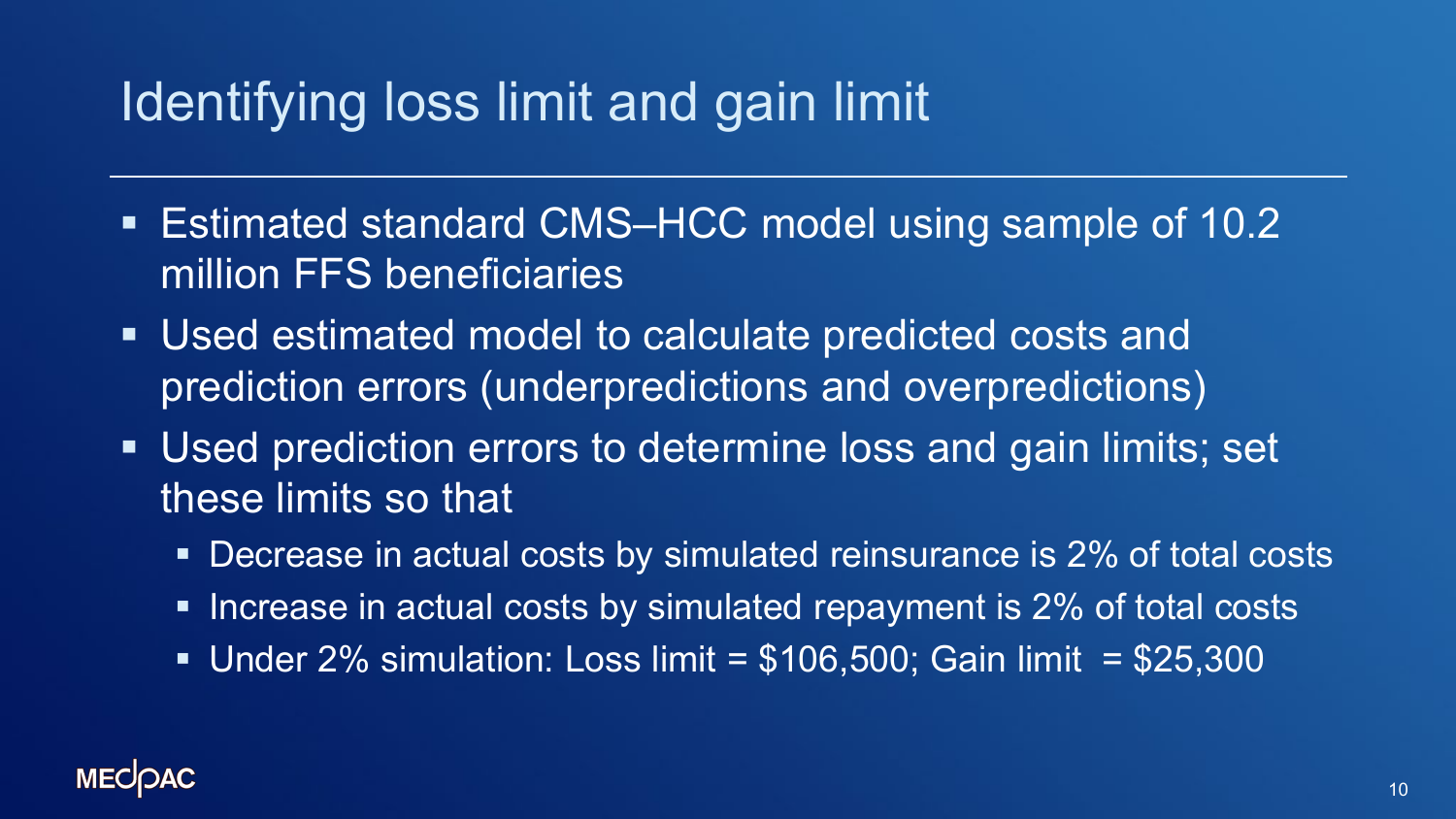#### Limiting effects of outliers on model performance

- Used the loss and gain limits to adjust actual costs for outliers
	- **Trimmed costs for underpredictions above loss limit**
	- Augmented costs for overpredictions above gain limit
	- **Decrease in actual costs offset increase in actual costs, so the** modification to the model was revenue neutral
- Used redistributed costs to re-estimate model (modified model)

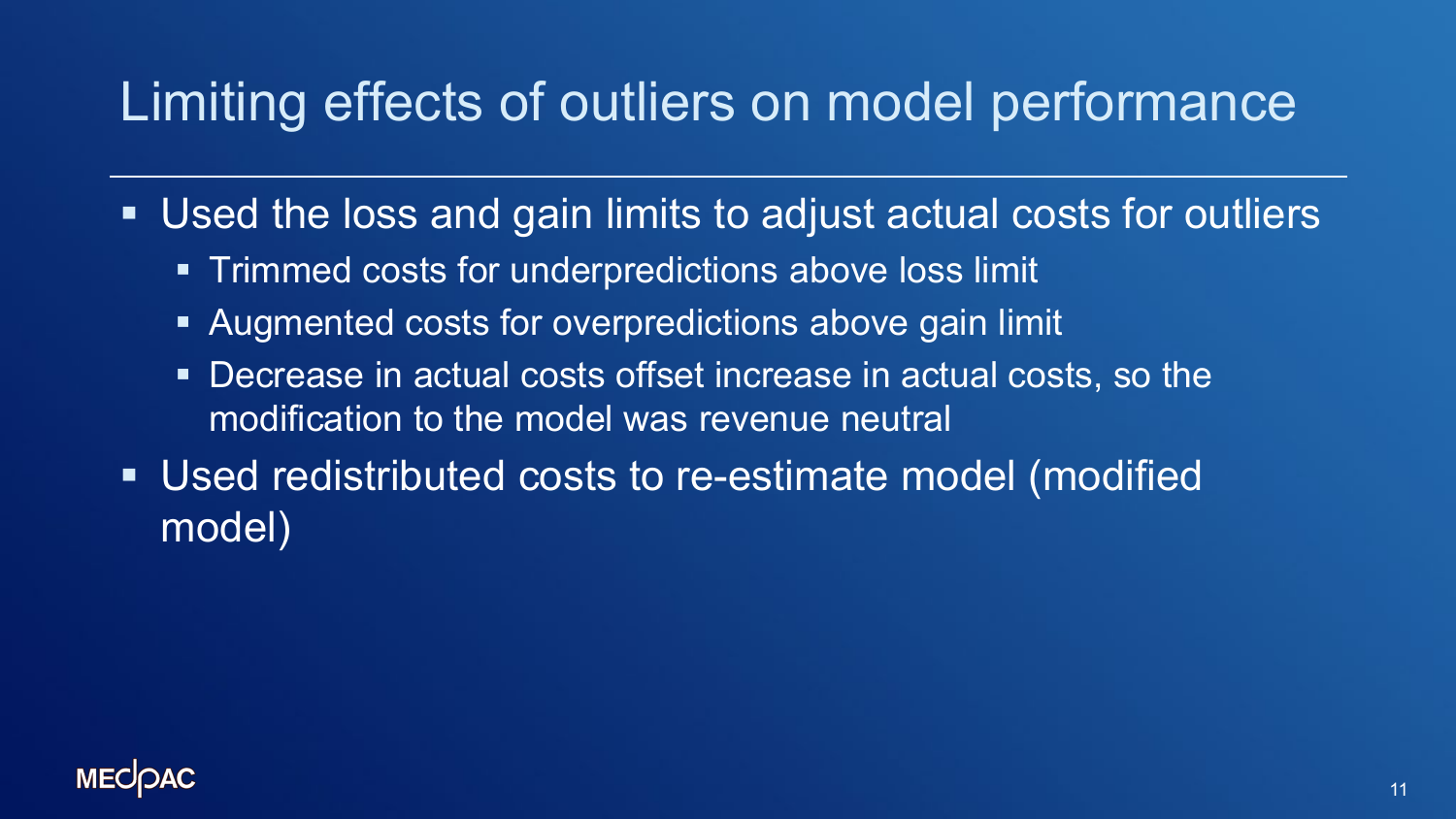# Limiting outliers improves how well predicted costs fit actual costs

| Model                              | Model $R^2$ |
|------------------------------------|-------------|
| <b>Standard CMS-HCC</b>            | 0.13        |
| Modified CMS-HCC, 2%<br>simulation | 0.19        |

- R<sup>2</sup>: Indicates how well beneficiaries' costs predicted by the model match their actual costs; between 0 and 1, closer to 1.0 is better
- Modified model explains 43 percent more of the variation in costs
- **IMPROVED predictive accuracy: Less incentive for plans to use costs to** identify favorable risks
- In contrast: CMS has made several changes to CMS–HCC model since 2007; *R2* improved from 0.11 to 0.13

#### **MECOAC**

Data preliminary and subject to change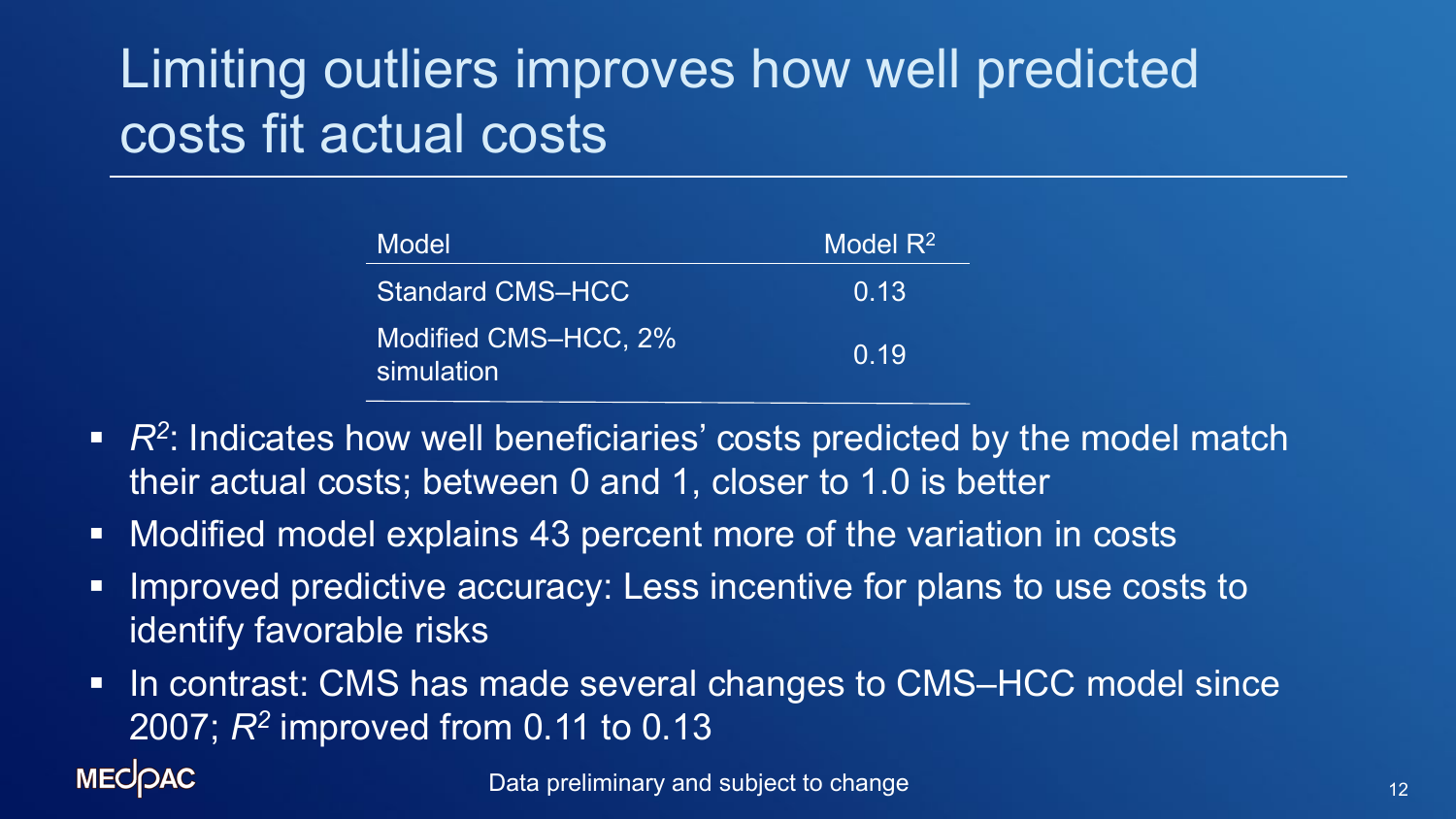# Limiting outliers improves predictions for beneficiaries with largest prediction errors

| <b>Prediction error</b>    | <b>PR</b> from<br>standard model | <b>PR</b> from<br>modified model<br>(2% simulation) |
|----------------------------|----------------------------------|-----------------------------------------------------|
| 1% largest underprediction | 0.13                             | 0.16                                                |
| 1% largest overprediction  | 6.4                              | 2.0                                                 |
| All beneficiaries          | 1.00                             | 1.00                                                |

- **Predictive ratio (PR): Aggregate predicted costs for a group divided by** aggregate actual costs for a group; PR closer to 1.0 is better
- **By predicting costs more accurately for the largest underpredictions and** overpredictions, plans are less likely to experience substantial financial gains or losses

#### **MECOAC**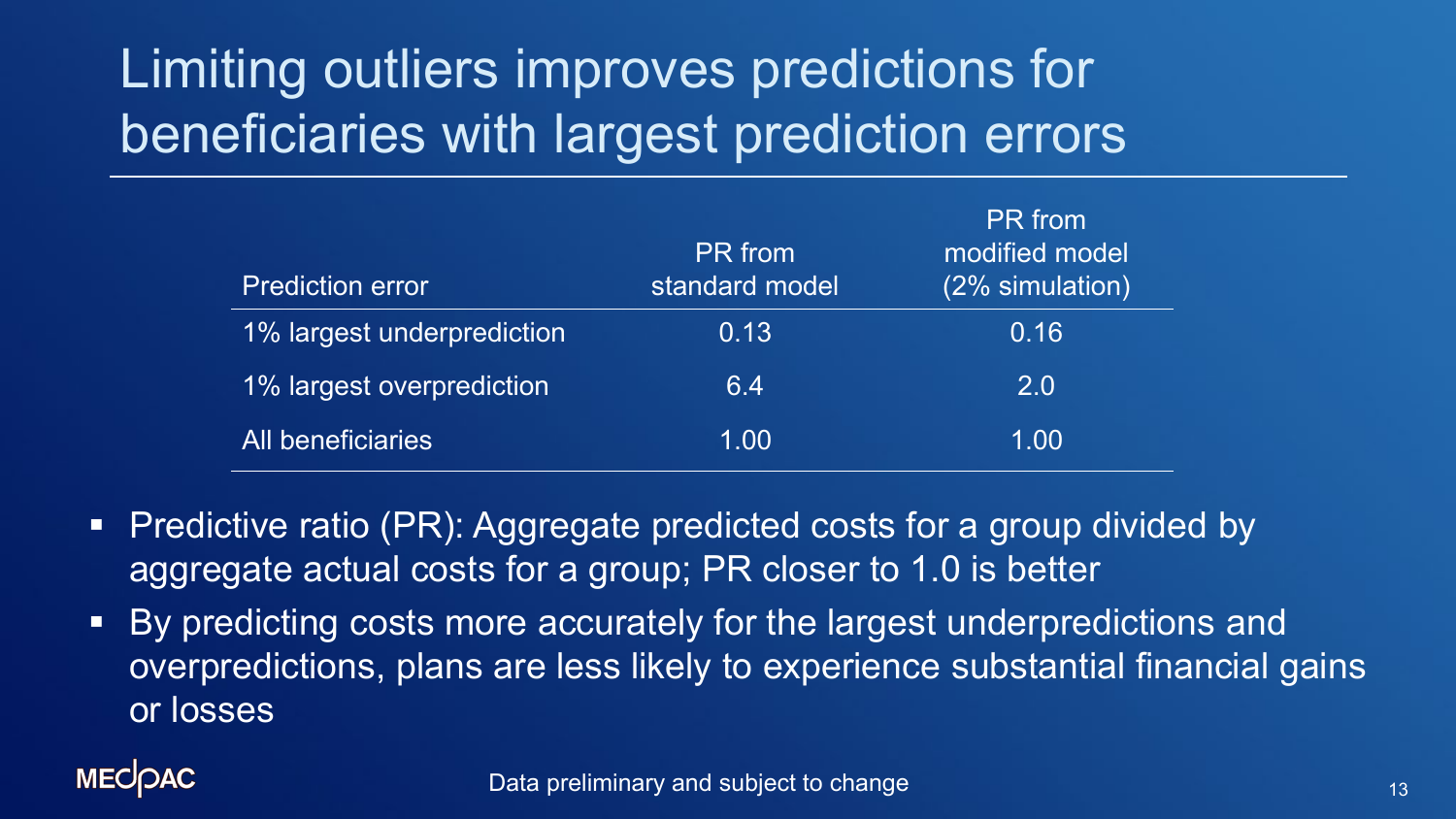## Sensitivity analysis

| Aggregate costs<br>redistributed | $R^2$ from<br>model |
|----------------------------------|---------------------|
| None (standard model)            | 0.13                |
| 1 percent                        | 0.16                |
| 2 percent                        | 0.19                |
| 3 percent                        | 0.21                |

Predictive power improves as percent of costs redistributed increases; however, greater cost redistribution increases possibility that HCC coefficients do not reflect actual cost of care

**MECOAC** 

Data preliminary and subject to change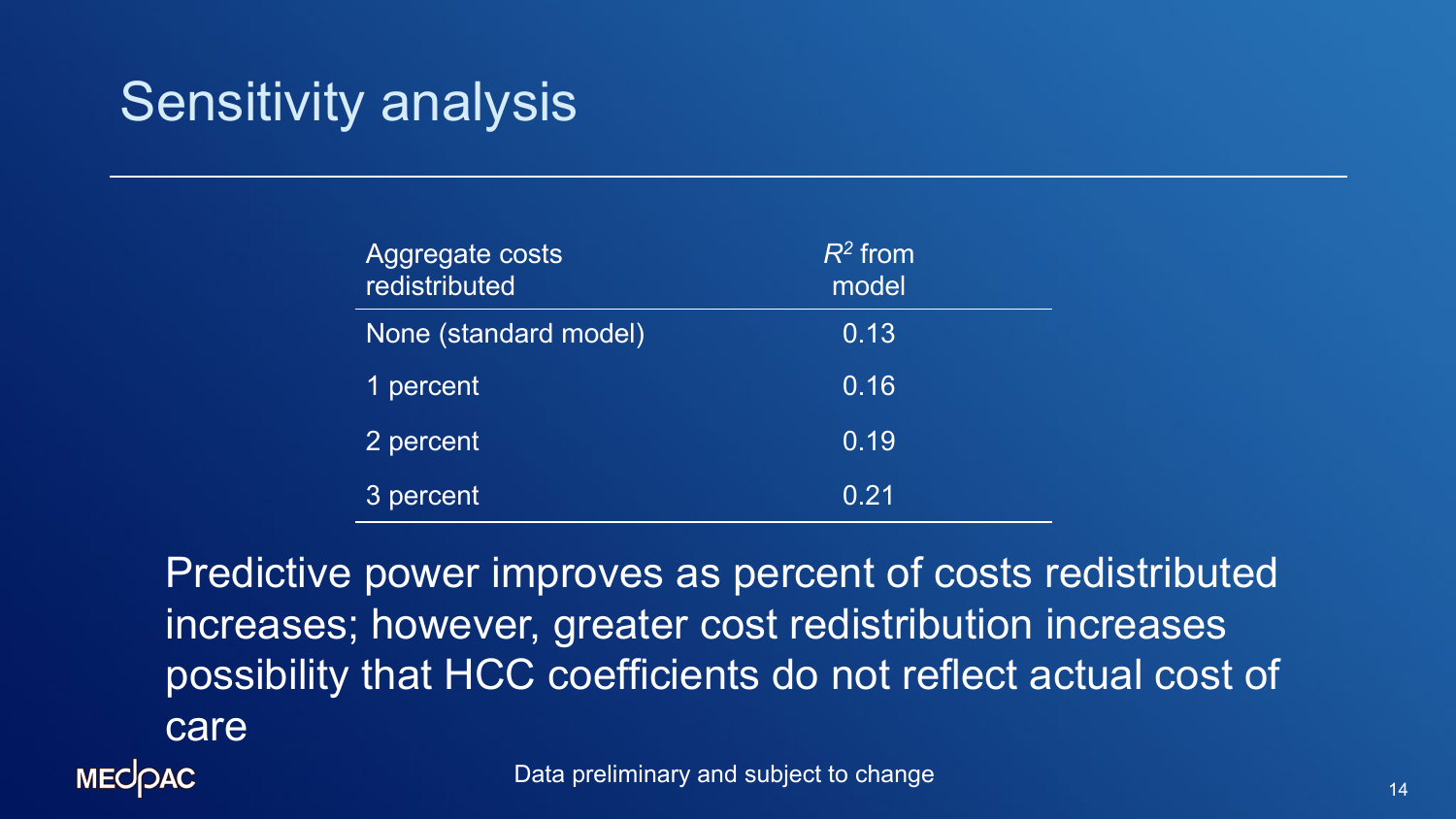## **Conclusions**

- Limiting the influence of outliers would improve how well predicted costs match actual costs; less incentive to use costs to identify favorable risks
- Extent of substantial underpredictions and overpredictions would be reduced; plans less at risk for substantial losses
- We face many issues regarding MA risk adjustment, such as coding of conditions
	- We have made recommendations regarding these issues
	- The approach we have discussed would not impede or negate more comprehensive approaches